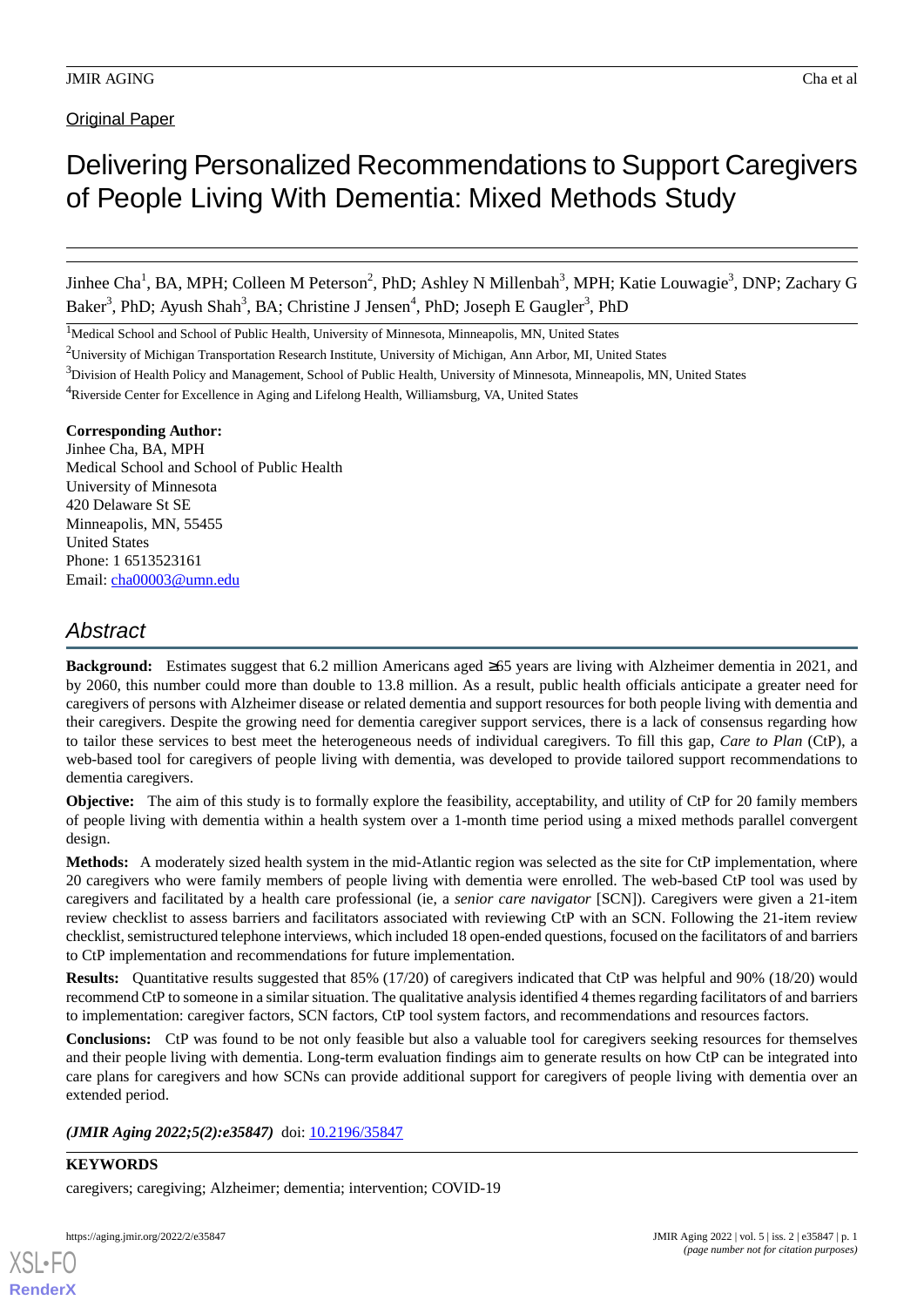# *Introduction*

## **Background**

In 2019, more than 16 million family members and other unpaid caregivers provided care for people living with dementia [[1\]](#page-10-0). Current estimates suggest that 6.2 million Americans aged ≥65 years are living with Alzheimer dementia in 2021, and by 2060, this number could more than double to 13.8 million [[1\]](#page-10-0). Consequently, public health officials anticipate a greater need for caregivers of persons with Alzheimer disease or related dementia (ADRD) and resources to support these caregivers and their care recipients. Caregivers of people living with dementia often experience physical, emotional, physiological, and financial challenges [\[2](#page-10-1)-[4\]](#page-10-2). Caregivers who experience excessive burden are at an increased risk of mood disorders, cognitive decline, cardiovascular diseases, and other ailments that decrease their health [\[3](#page-10-3)]. Compounding their burden, caregivers may lack quality information about support strategies that can alleviate the potential challenges of dementia care [[5\]](#page-11-0).

Among interventions designed to assist caregivers, strategies where caregivers are actively involved with the intervention and that feature tailored and flexible support systems appear most effective [\[6](#page-11-1)]. A systematic review by Hodgson and Gitlin [[7\]](#page-11-2) identified more than 200 randomized controlled trials to support caregivers of people living with dementia. Among these interventions, the use of innovative technologies to educate and support caregivers is an emerging area of interest [\[8,](#page-11-3)[9\]](#page-11-4). In addition, individualized care counseling, as opposed to group interventions, has demonstrated better outcomes in managing caregivers'distress [[10\]](#page-11-5). However, few interventions developed for caregivers of people living with dementia have been implemented in practice [\[11](#page-11-6)]. A recent review found that only 6 out of 200 efficacious studies for caregivers of people living with dementia have been translated into practice [[6\]](#page-11-1). Moreover, there is a lack of consensus on how to tailor and deliver these services to caregivers of people living with dementia to meet their diverse needs. For example, dementia care needs often vary because of kin relationship with the care recipient, dementia stage, and perceived stress related to dementia care provision [[6\]](#page-11-1).

To fill this gap, *Care to Plan* (CtP), a web-based tool for caregivers of people living with dementia, provides tailored support recommendations along with additional guidance from a care navigator (ie, health professional) who can assist caregivers in completing the web-based tool and discussing the CtP's individualized recommendations [\[12](#page-11-7)]. In developing the prototype of the CtP, 21 caregivers of people living with dementia were recruited to test the feasibility and utility of the CtP tool. Following the prototype testing, stakeholders, including professionals, community advocates, and family caregivers of people living with dementia, were recruited to form a community advisory board. This board reviewed the tool's language and improved its user-friendliness [[5\]](#page-11-0). The function, usability, and clarity of the CtP prototype were positively appraised in a multiphase pilot testing process that included 30 dementia caregivers [[12\]](#page-11-7).

#### **Objectives**

The objective of this study was to formally explore the feasibility, acceptability, and utility of CtP for 20 family members of people with ADRD within a health system over a 1-month period using a mixed methods approach. This approach contributes to the evidence base of CtP by determining the implementation potential of this web-based tool in an actual health care system that offers support and services for caregivers of people living with dementia within their system. The quantitative and qualitative evaluation of CtP will provide insights into subsequent refinement of CtP, a more extensive evaluation of efficacy, and efforts to effectively disseminate and implement CtP within health care systems or similar real-world contexts.

# *Methods*

## **Site Description**

A moderately sized health system in the mid-Atlantic region was selected as the site for the CtP implementation. The health system represents more than 600 physicians and advanced practice providers offering services and programs in prevention, primary care, diagnostics, neurosciences, oncology, orthopedics, aging-related services, rehabilitation, medical education, home care, and hospice. The system's network serves approximately 2 million individuals annually, from primary care clinics to residential long-term care facilities.

The health care system uses a senior care navigator (SCN) program, where 3 SCNs provide phone support for older adults and their family caregivers. All the 3 SCNs are certified dementia practitioners and certified senior advisors. One SCN is a licensed practical nurse who has served as an SCN for more than 20 years. The other 2 SCNs have completed graduate work in gerontology. Moreover, all SCNs have experience in supporting residents in long-term care communities, with a focus on serving those who reside at home. Through the SCN program, SCNs connect with callers to provide a variety of support services, including medication management, transportation, meals, and behavioral health help. The CtP tool was incorporated into the health care system's SCN program to integrate itself into SCN consultation routines with caregivers. The prior professional relationship established between the principal investigator of the CtP and a center director within this health care system increased the feasibility of rapid and efficient CtP implementation at this site. Before the launch of the CtP, all 3 SCNs were selected to test the use of the CtP tool, participate in project meetings, and contribute to the promotion of CtP.

#### **Recruitment**

A total of 20 caregivers who were family members of people living with dementia were enrolled. Sources of recruitment included an SCN case management program, a geriatric assessment clinic, a memory care clinic, a memory café program, an evidence-based caregiver intervention program, community webinars or educational events, the health care system's Intranet, approved flyers, advertisements, emails, and social media. Caregivers who were interested and agreed to be

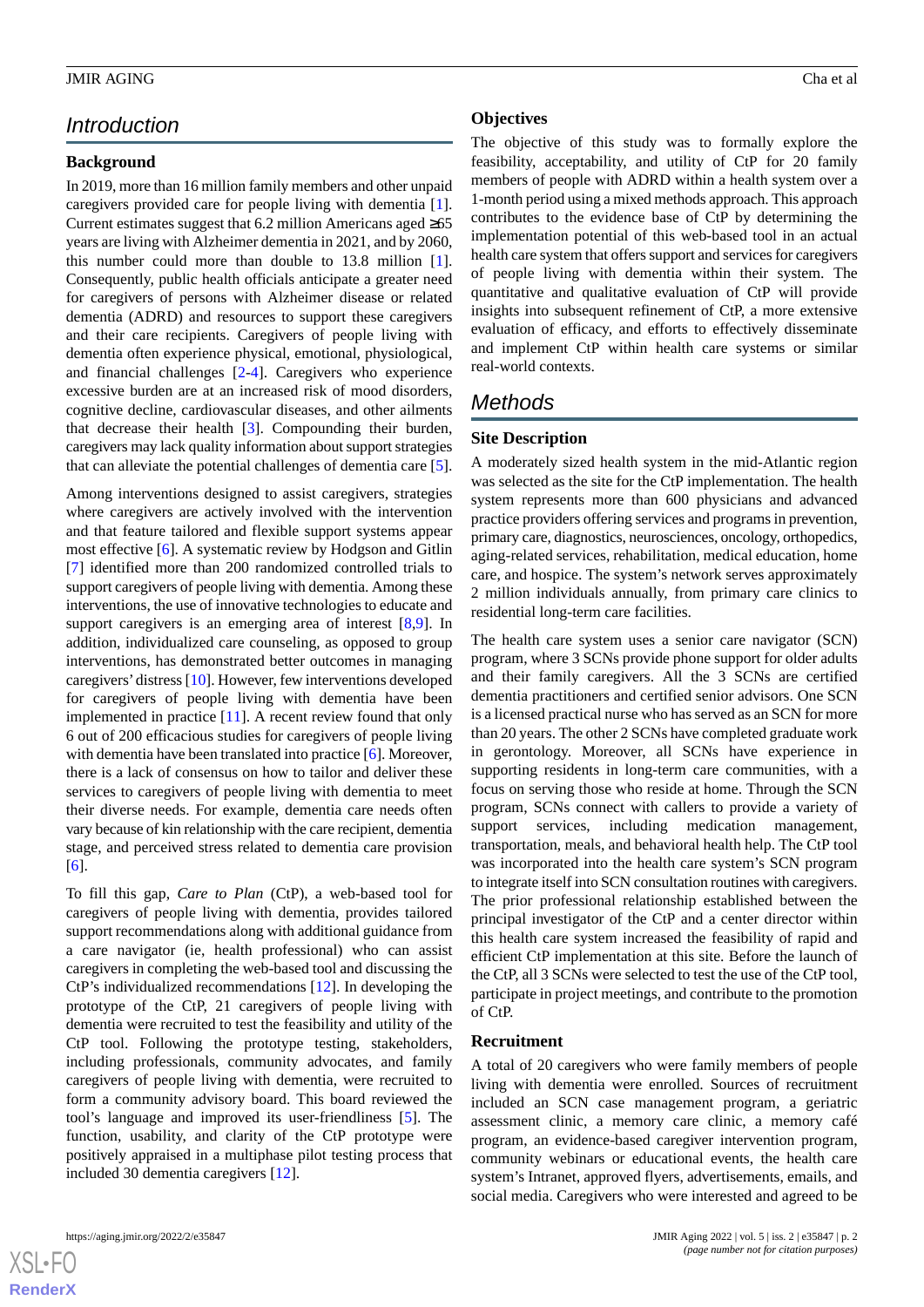contacted about the study were referred to the research team for enrollment.

#### **Ethics Approval**

The study reported in this paper was approved by the University of Minnesota Institutional Review Board (approval number: STUDY00005971).

### **Inclusion and Exclusion Criteria**

The following inclusion criteria were applied to potential participants: (1) the care recipient had a provider diagnosis of ADRD; (2) the caregiver was aged >21 years; (3) the participant was English-speaking; (4) the participant self-identified as someone who provides help to people living with dementia because of their cognitive impairments; (5) the participant indicated a willingness to use CtP; and (6) the participant resided in 1 of the 4 regions serviced by the health care system (based on zip code). Those who did not meet these criteria were not eligible. In addition, those who endorsed a history of a serious mental health disorder whose (1) symptoms were exacerbated in the last 6 months and (2) were not receiving steady, ongoing pharmacological or other treatment for these symptoms were excluded from the project.

#### **Design**

This study examined the use of CtP, a free web-based care planning tool that generates individualized service recommendations for caregivers of people living with dementia. A convergent parallel mixed methods design (quantitative + qualitative) was implemented to examine the feasibility, acceptability, and utility of CtP over a 1-month period [[13\]](#page-11-8). Baseline and follow-up data were collected via telephone, with the exception of 1 participant who requested a hard copy through mail.

Following enrollment and an initial survey, an SCN contacted the caregiver to guide them through the CtP via telephone. SCNs placed particular emphasis on helping caregivers understand the recommended resources provided. A 21-item multiple-choice assessment (the CtP Review Checklist; Table S1 of [Multimedia](#page-10-4) [Appendix 1\)](#page-10-4) was collected at 1 month after enrollment by the UMN research staff. Following the CtP Review Checklist administration, caregivers were asked to complete a semistructured telephone interview about their experience with the CtP tool, which lasted approximately 30 to 45 minutes. The 3 SCNs also participated in semistructured interviews to obtain their perceptions when administering CtP.

#### **Intervention**

A team of SCNs from the health care system collaborated with the UMN research team to identify resources and contacts in the 4 geographic regions served by their health care system. The web-based CtP tool is located on a secure platform and can be used directly by caregivers or facilitated by an SCN [\[14](#page-11-9)]. In this study, all caregivers used the CtP tool together with an SCN because feedback from the original CtP development study suggested that caregivers preferred this human guidance when using the web-based tool [\[15](#page-11-10)]. CtP was also designed to be user-friendly and featured visual cues and videos for navigating the tool (see [Multimedia Appendix 1](#page-10-4) for figures of CtP).

 $XS$  • FO **[RenderX](http://www.renderx.com/)** CtP includes a 20-item assessment, administered over the phone with an SCN, specifically designed to determine caregivers' needs and match them with resources that might help. Items on the assessment were based on 6 dimensions of the validated Risk Appraisal Measure linked to caregiver risk and amenable to intervention: depression, burden, self-care and health behaviors, social support, safety, and patient problem behaviors [[12\]](#page-11-7). Risk for caregiver distress and their care recipient's risk for nursing home admission were also assessed based on several contextual characteristics [\[15](#page-11-10)]. Following the completion of the brief assessment, CtP generated an individualized support recommendation based on their responses (for details on how individualized responses were matched to support service recommendations, see the studies by Gaugler et al [\[15](#page-11-10),[16\]](#page-11-11)). Caregivers received region-specific resources based on their zip codes and tailored recommendations based on assessment responses in seven categories: (1) skills building (ie, educational programs), (2) problem solving (ie, care consultation), (3) changing your thinking (ie, therapy), (4) taking a break (ie, respite), (5) brain health (ie, exercise and meditation), (6) support groups, and (7) high-powered combinations (ie, evidence-based multicomponent programming; see [Multimedia](#page-10-4) [Appendix 1](#page-10-4) for figures of CtP). More than 30 resources were incorporated into the tool, with an average of 12 per each of the 4 regions. Example resources include the local Area Agencies on Aging, the Alzheimer's Association, and other local agencies or programs. Recommendations were developed based on clinical expert recommendations from 422 clinical professionals and scientific experts from across the United States [[15\]](#page-11-10). Information on the resources provided to caregivers over the telephone by the SCNs was also later mailed by the research staff.

#### **Data Collection**

#### *Measures: Context of Care*

Demographics and context of care variables were collected at baseline for caregivers of people living with dementia and included gender, age, race, ethnicity, marital status, number of living children, income, employment, relationship to care recipient, and education. Caregiver's residence and Medicaid coverage status were also collected at baseline. To remain consistent with the caregiving literature and other CtP publications, income cutoffs were different between caregivers of people living with dementia and people living with dementia [[14,](#page-11-9)[15,](#page-11-10)[17\]](#page-11-12).

#### *Measures: Objective Stressors*

Primary caregiver objective stressors (eg, dementia severity among care recipients) were also collected for caregivers of people living with dementia. These stressors included dependence of people living with dementia on their caregiver to complete 6 activities of daily living (ADL) [\[18](#page-11-13)] and 6 instrumental ADL [[19\]](#page-11-14). An 8-item memory impairment scale assessed the intensity of memory loss, communication deficits, and recognition of impairment at each time point of people living with dementia [\[20](#page-11-15)]. The frequency and level of ADRD-related behavioral problems were measured using the Revised Memory and Behavior Problem Checklist [[21\]](#page-11-16).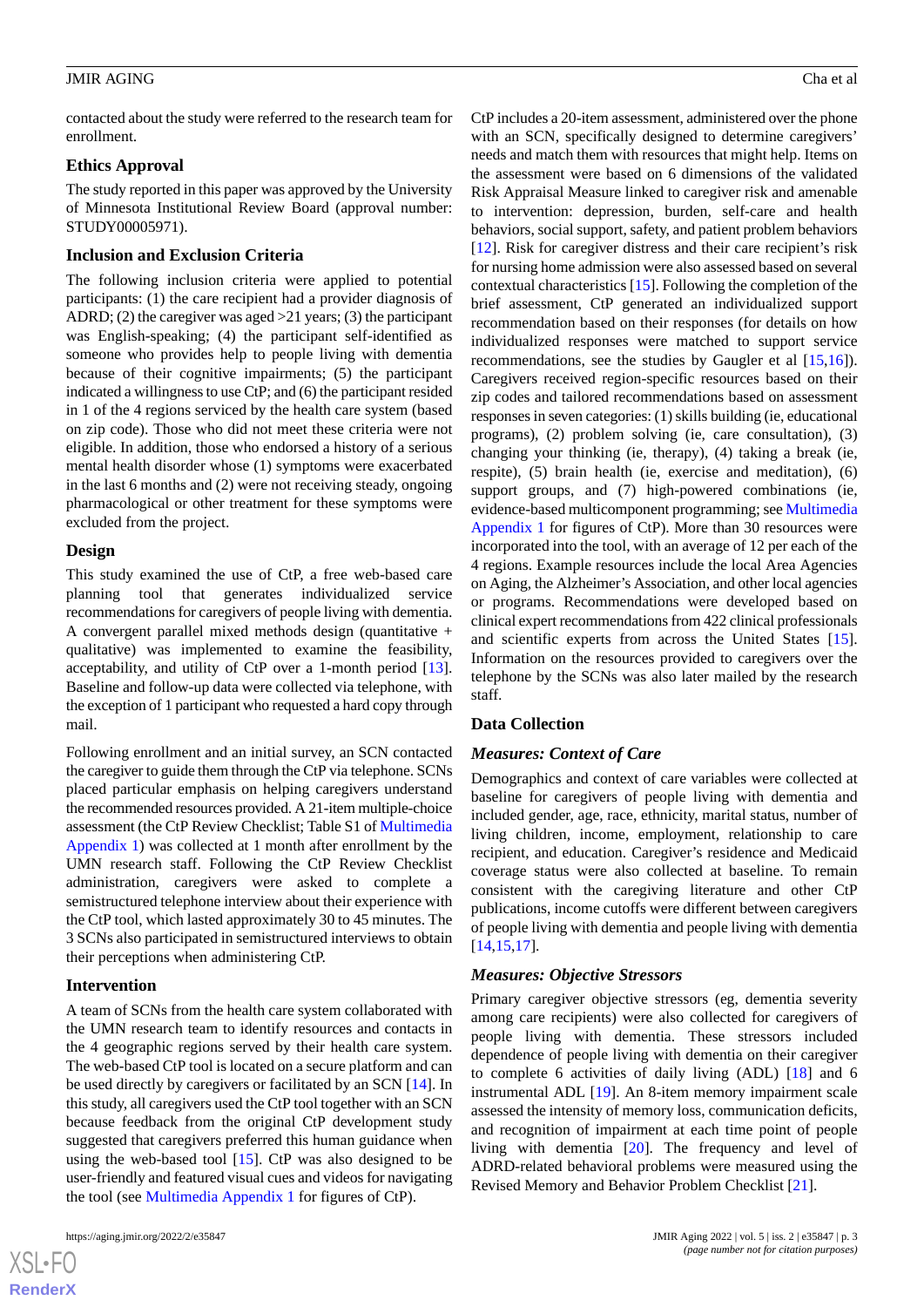#### *Measures: Caregiver Outcomes*

Caregiver self-efficacy was measured using 8 items examining participants' certainty that they could carry out specific behaviors related to dementia care [\[22](#page-11-17)]. Caregiver distress was measured using the 20-item Center for Epidemiological Studies-Depression (CES-D) scale [\[23](#page-11-18)]. Three additional measures of caregiver distress were included: a 5-item measure of role overload, a 5-item measure of role captivity, and a 5-item measure of loss of intimate exchange [[20\]](#page-11-15).

# *CtP Review Checklist*

Approximately 1 month after using CtP with an SCN, caregivers were administered a 21-item review checklist to assess barriers and facilitators associated with using CtP with an SCN. The 21-item review checklist was specifically designed to test the

feasibility and utility of CtP. Its design and creation have been described previously [\[15](#page-11-10)]. Items on the 21-item checklist were administered as a 5-point Likert scale ranging from strongly disagree to strongly agree and a *not applicable* option. An example item in the checklist was "I would recommend CtP to others in a similar situation." A full list of the items is presented in [Table 1](#page-3-0) (Cronbach  $\alpha = .90$ ). Following the 21-item review checklist, caregivers participated in 30-minute semistructured telephone interviews. Open-ended questions focused on facilitators and barriers to CtP implementation and use and recommendations for future implementation. Example items include "What were some of the factors that made CtP easy to use?" "What were some of the factors that made CtP difficult to use?" (see [Multimedia Appendix 1](#page-10-4) for all base questions). The interviews were digitally recorded and transcribed later.

<span id="page-3-0"></span>**Table 1.** One-month Care to Plan (CtP) Review Checklist scores (Likert-type scale: 1=strongly disagree, 2=disagree, 3=feel neutral, 4=agree, and 5=strongly agree).

|                                                                                                                | Value, mean (SD) | Agree and strongly agree, n (%) |
|----------------------------------------------------------------------------------------------------------------|------------------|---------------------------------|
| It was easy to review the CtP tool with (health system).                                                       | 4.70(0.80)       | 16(80)                          |
| The information provided by the Senior Care Navigator was clear to me.                                         | 4.55(0.76)       | 17(85)                          |
| The questions I answered during the CtP assessment were easy to understand.                                    | 4.35(0.75)       | 19(95)                          |
| I was able to understand the services recommendations provided by CtP.                                         | 4.50(0.61)       | 19(95)                          |
| The person guiding me through CtP was helpful.                                                                 | 4.55(0.60)       | 19(95)                          |
| I valued having a Senior Care Navigator available to discuss the recommendations from CtP.                     | 4.35(0.59)       | 19(95)                          |
| After using CtP, I was able to find a service that looks as though it will meet my needs.                      | 4.35(1.35)       | 13(65)                          |
| After using CtP, I was able to find a service that looks as though it will meet my relative's<br>needs.        | 4.95(1.36)       | 11(55)                          |
| There are financial constraints to me being able to use the services recommended by $\text{CtP}^a$ .           | 4.05(1.67)       | 8(40)                           |
| There are time constraints to me being able to use the services recommended by $\mathrm{CrP}^2$ .              | 3.50(1.79)       | 9(45)                           |
| I am planning on using a service recommended by CtP.                                                           | 4.15(1.42)       | 13(65)                          |
| The care navigator helped me contact a service recommended by CtP.                                             | 4.30(1.75)       | 9(45)                           |
| CtP was helpful.                                                                                               | 4.35(0.75)       | 17(85)                          |
| $CtP$ could be improved <sup>a</sup> .                                                                         | 3.25(1.48)       | 6(30)                           |
| I wish I would have completed CtP sooner.                                                                      | 3.95(1.28)       | 10(50)                          |
| Transportation issues make it unlikely that I will be able to use the recommendations provided<br>by $CtP^a$ . | 4.65(1.09)       | 17(85)                          |
| CtP provided me with a sufficient number of options to support me.                                             | 4.05(1.23)       | 14(70)                          |
| CtP provided me with a sufficient number of options to support my relative.                                    | 4.50(1.36)       | 15(75)                          |
| The resources recommended by CtP were new to me.                                                               | 3.00(1.21)       | 9(45)                           |
| I would recommend CtP to others in a similar situation.                                                        | 4.45(0.69)       | 18 (90)                         |
| I would use CtP again in the future.                                                                           | 4.15(0.93)       | 15(75)                          |
| Summary score                                                                                                  | 4.22(0.69)       | $N/A^b$                         |

<sup>a</sup>Item reverse coded.

 $bN/A$ : not applicable.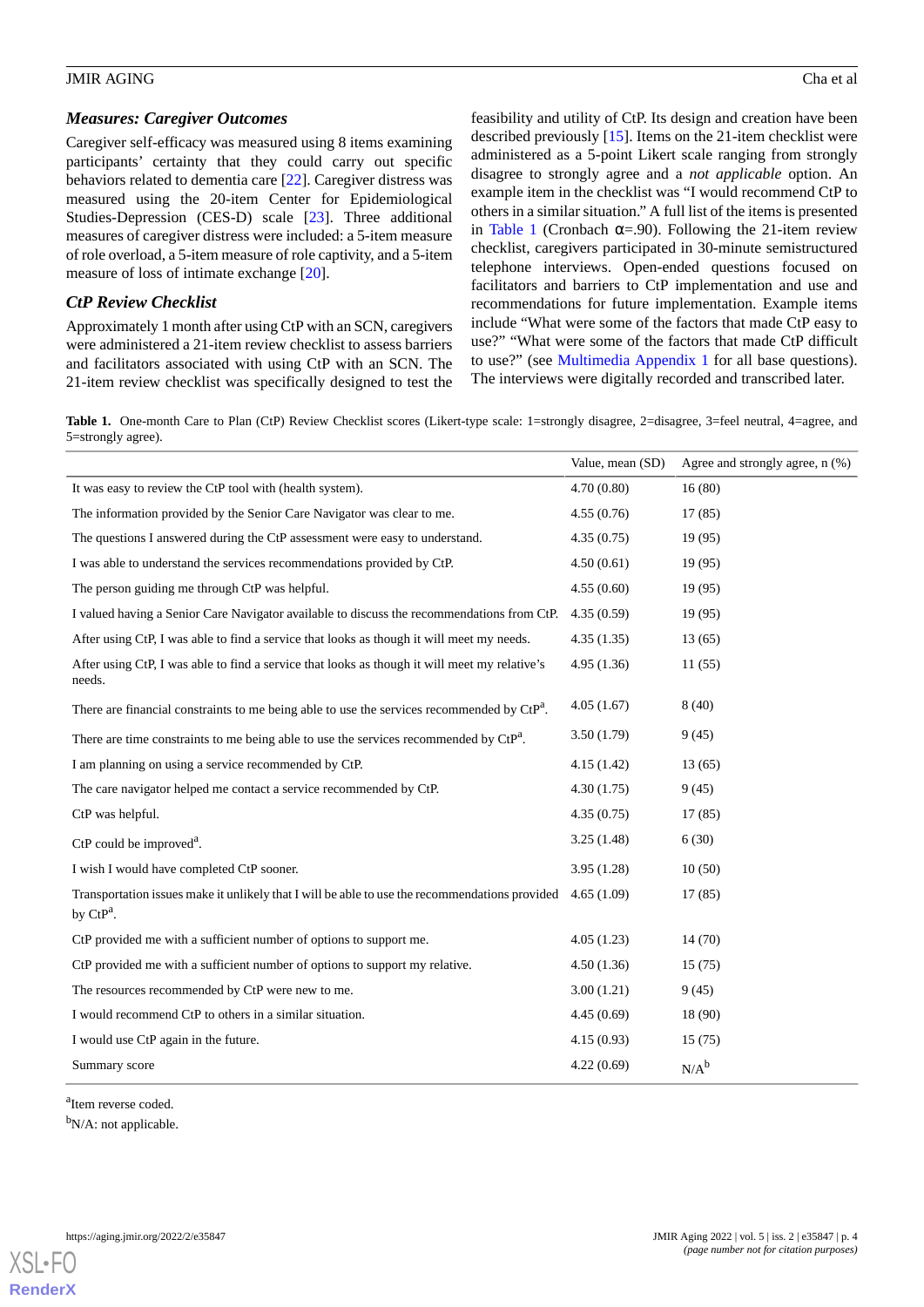### **Data Analysis**

## *Quantitative Analysis*

Authors JC and CMP conducted a quantitative descriptive analysis of the baseline descriptive characteristics of caregivers and people living with dementia. These authors also completed Kendall Tau-B and Spearman bivariate correlations. Bivariate correlations were conducted for the following measurements to identify subcategories of caregivers that benefited more or less: CtP Review Checklist scores, baseline context of care, primary objective stressors (ADL, instrumental ADL, Memory Impairment, and Revised Memory and Behavior Problems Checklist-Frequency), resources (caregiver self-efficacy) and caregiver distress (CES-D, role overload, and role captivity loss of intimate exchange). In addition, the percentage of agree and strongly agree responses was calculated for individual items from the CtP Review Checklist scores to measure the agreeableness of that item. An additional variable that summed up and averaged all 21 items in the CtP Review Checklist for each participant was created as a summary measure of the feasibility, usability, and perceptions of CtP. All quantitative data were analyzed with SPSS (version 24; IBM Corp) [[24\]](#page-11-19).

# *Qualitative Analysis*

Authors JC, CMP, ANM, KL, ZGB, and CJJ open coded all qualitative data from the semistructured telephone interview about caregivers' experience with the CtP tool. We followed thematic analysis best practices as described by Braun and Clarke [[15\]](#page-11-10) to code themes collected for qualitative analysis. All coders read a different subset of transcripts at random and generated preliminary coding categories based on common ideas they identified in the data. Thereafter, coders met regularly to discuss their preliminary codes to refine and adjust their codes to best portray the data as a whole. Disagreements in codes were

resolved by consensus. Authors JC and CMP reviewed the codes to discern overarching themes, which were then reviewed and agreed upon by all the authors  $[25]$  $[25]$ . Regular debriefings discussed the interpretation and overarching themes and led to saturation, as described by Dey and Saunders et al [\[26](#page-11-21),[27\]](#page-11-22). All quantitative data were analyzed using NVivo (version 12) [[28\]](#page-11-23).

# *Results*

# **Sample Characteristics**

Sample characteristics of caregivers are presented in [Table 2](#page-5-0). Caregivers were primarily White (15/20, 75%), married (17/20, 85%), and female (18/20, 90%) with a mean age of 66.7 (SD 11.43) years [\(Table 2](#page-5-0)). Most caregivers also had less than a bachelor's degree (13/20, 65%) and a total household income of at least US \$80,000 (10/20, 50%; [Table 2](#page-5-0)). Slightly over half of the caregivers in our study who used CtP were the spouse or partner of the people living with dementia (11/20, 55%), followed by adult children (7/20, 35%). Caregivers reported varying levels of caregiver distress (based on their Revised Memory and Behavior Problems Checklist-Reaction, loss of intimate exchange, role captivity, role overload, and CES-D) and resources (self-efficacy). Notably, the average caregiver score exceeded the CES-D cutoff of 16, indicating depression (mean 16.95, SD 10.69) [[17\]](#page-11-12).

The characteristics of the people living with dementia are presented in [Table 3.](#page-5-1) People living with dementia were primarily White (15/20, 75%), married (13/20, 65%), and male (12/20, 60%) with a mean age of 80.16 (SD 7.91) years. Most people living with dementia had less than a bachelor's degree (3/10, 15%, with a bachelor's degree or higher) and had a total household income of at least than US \$30,000 (16/20, 80%).

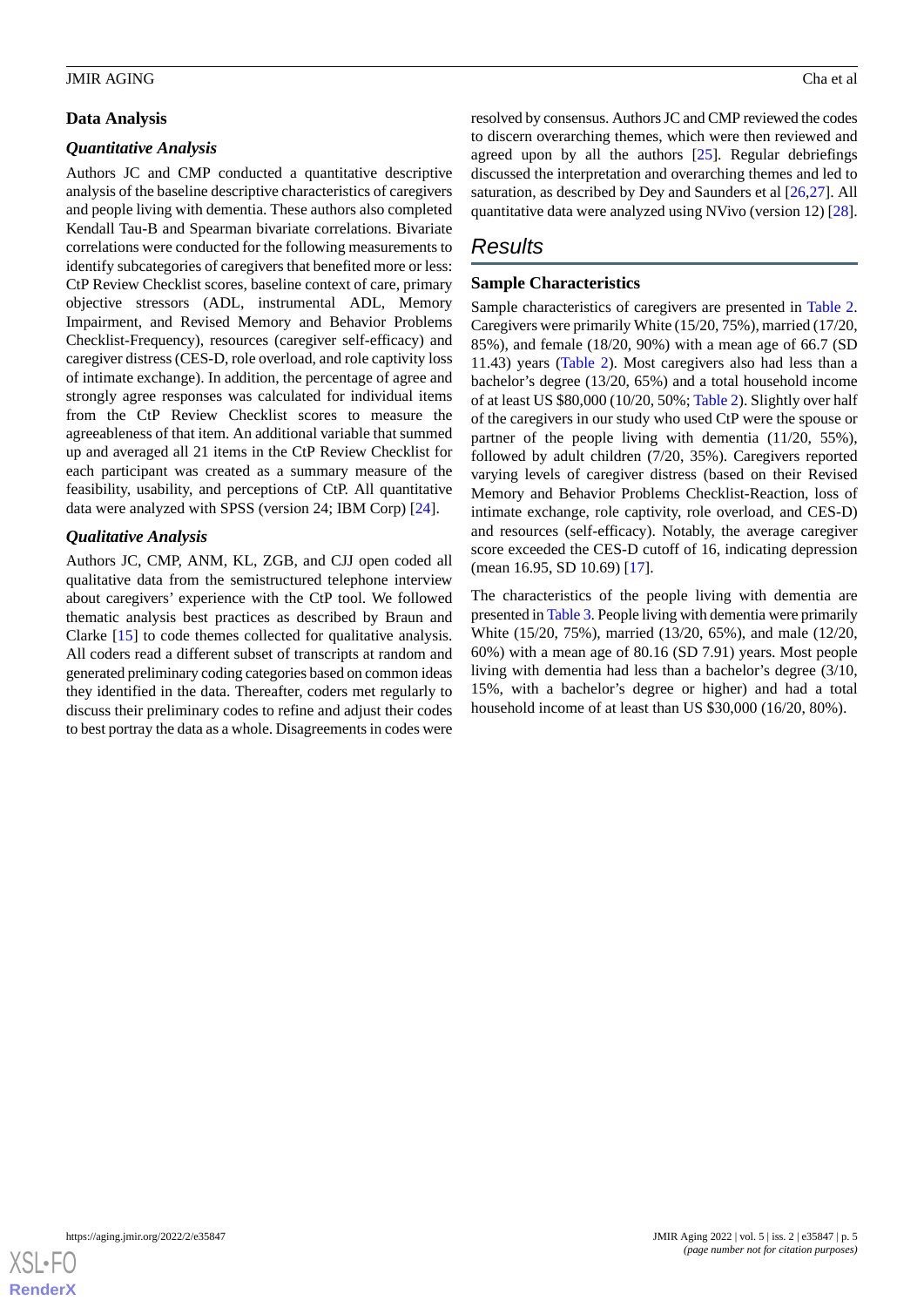<span id="page-5-0"></span>**Table 2.** Caregiver baseline descriptive characteristics (N=20).

| Caregiver demographics                               | Values        | Spearman rho correlation with Care to Plan summary score $(P$ value) |
|------------------------------------------------------|---------------|----------------------------------------------------------------------|
| Female, n (%)                                        | 18 (90)       | .50                                                                  |
|                                                      |               |                                                                      |
| Age (years), mean (SD)                               | 66.68 (11.43) | .82                                                                  |
| White population, n (%)                              | 15(75)        | .90                                                                  |
| Married, n (%)                                       | 17(85)        | .84                                                                  |
| Number of living children, mean (SD)                 | 2.25(1.55)    | .98                                                                  |
| Annual income of $\geq$ US \$80,000, n (%)           | 10(50)        | .46                                                                  |
| Employed, n (%)                                      | 7(35)         | .64                                                                  |
| Spouse of people living with dementia, n (%)         | 11(55)        | .19                                                                  |
| Adult child of people living with dementia, n (%)    | 7(35)         | .46                                                                  |
| Bachelor's degree (4-year college) and higher, n (%) | 7(35)         | .10                                                                  |
| Primary objective stressors, m ean (SD)              |               |                                                                      |
| ADL <sup>a</sup> dependencies                        | 2.40(2.77)    | .50                                                                  |
| IADL <sup>b</sup> dependencies                       | 9.00(3.11)    | .53                                                                  |
| Memory impairment                                    | 21.10(5.06)   | .40                                                                  |
| $RMBPC-Fc$                                           | 9.85(4.41)    | .88                                                                  |
| Resources, mean (SD)                                 |               |                                                                      |
| Caregiver self-efficacy                              | 28.10 (6.29)  | .09                                                                  |
| Caregiver distress, mean (SD)                        |               |                                                                      |
| $CES-D^d$                                            | 16.95 (10.69) | .25                                                                  |
| $RMBPC-Re$                                           | 15.85 (12.03) | .46                                                                  |
| Loss of intimate exchange                            | 5.50(2.21)    | .96                                                                  |
| Role captivity                                       | 6.70(3.36)    | .16                                                                  |

<sup>a</sup>ADL: activities of daily living.

<sup>b</sup>IADL: instrumental activities of daily living.

<span id="page-5-1"></span><sup>c</sup>RMBPC-F: Revised Memory and Behavior Problems Checklist-Frequency.

dCES-D: Center for Epidemiological Studies-Depression.

<sup>e</sup>RMBPC-R: Revised Memory and Behavior Problems Checklist-Reaction.

|  |  |  |  |  | <b>Table 3.</b> Baseline descriptive characteristics of people living with dementia $(N=20)$ . |  |
|--|--|--|--|--|------------------------------------------------------------------------------------------------|--|
|--|--|--|--|--|------------------------------------------------------------------------------------------------|--|

| Demographics of people living with dementia | Value        |
|---------------------------------------------|--------------|
| Female, $n$ $(\%)$                          | 8(40)        |
| Age (years), mean (SD)                      | 80.16 (7.91) |
| White population, $n$ $(\%)$                | 15(75)       |
| Married, $n$ $(\%)$                         | 13(65)       |
| Number of living children, mean (SD)        | 2.85(1.66)   |
| Bachelor's degree or higher, n (%)          | 3(15)        |
| Annual income of $\geq$ US \$30,000, n (%)  | 16(80)       |
| Lives with a caregiver, $n$ $(\%)$          | 14(70)       |
| On Medicaid, n (%)                          | 3(15)        |

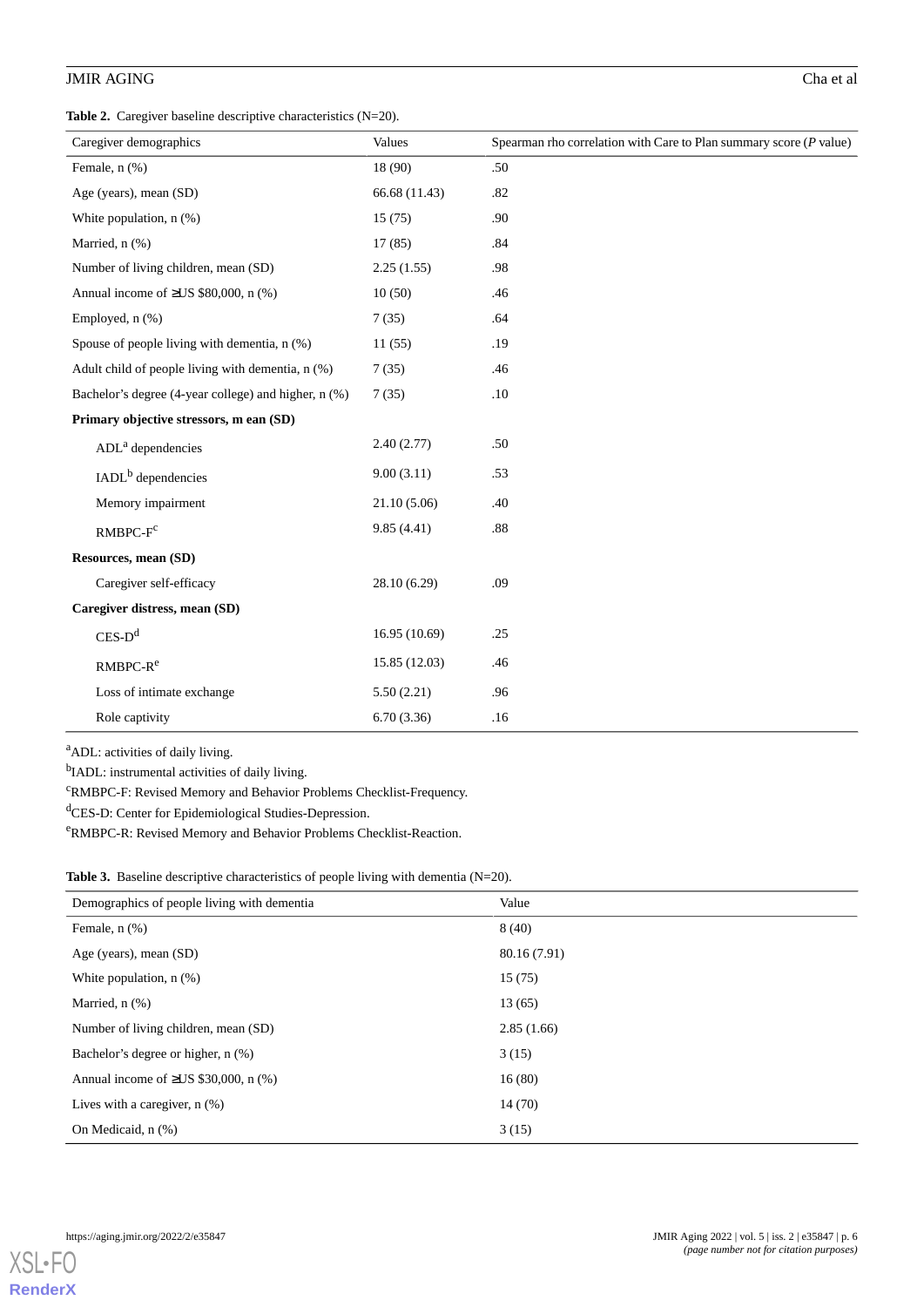## **Empirical Associations Between 1-Month CtP Checklist and Other Domains**

There were no statistically significant (*P*<.05) correlations between the CtP Review Checklist summary score and caregiver context of care, objective stressors, or distress achieved statistical significance.

## **Mixed Qualitative and Quantitative Results**

Qualitative analyses identified 4 themes regarding facilitators of and barriers to the implementation and use of CtP within four overarching categories: (1) caregiver factors, (2) SCN factors, (3) CtP tool system factors, and (4) recommendations and resources factors. Facilitators in each category are discussed later, followed by the barriers. A summary of all the themes, facilitators or barriers, their descriptions, and supporting quotes can be found in Table S2 in [Multimedia Appendix 1.](#page-10-4) Relevant item-level quantitative results from the CtP Review Checklist complemented our quantitative results to offer a more robust description of our themes [\(Table 1\)](#page-3-0).

# **Facilitators to CtP Implementation and Use: Caregiver Factors**

Caregivers found that the tool appropriately tailored recommendations to their needs and context of care. This was consistent with the analysis of the 1-month CtP Review Checklist, in which 65% (13/20) of caregivers agreed or strongly agreed that, after using the tool, they were able to find a service that would meet their needs and 55% (11/20) of their people living with dementia needs [\(Table 1\)](#page-3-0). Giving names to categories of need helped some caregivers better conceptualize their caregiving for both themselves and their people living with dementia. One caregiver noted, "It made me think of different things that I hadn't previously thought of" (Wife, aged 71 years). Another caregiver explained:

*It broke things down to different types of situations and needs. And in some ways even though I've been living with this, it helped me better understand my situation and my husband's situation...It seemed very thorough, and a logical progression and dealt with not just my husband and his needs, but with me and my needs.* [Wife, aged 76 years]

The helpfulness of the CtP was a recurring theme in the qualitative results. Caregivers said that they enrolled in the study because they were overwhelmed and needed help. The aforementioned caregiver pointed out, "I didn't know what I didn't know" and "(I) can use all the help I can get" (Wife, aged 76 years). The helpfulness of CtP was also reflected in the CtP Review Checklist, in which 85% (17/20) of the caregivers agreed or strongly agreed that CtP was helpful ([Table 1\)](#page-3-0). CtP was also a source of help that caregivers of people living with dementia could turn to with the help of an SCN. SCNs spoke with caregivers during a time of potentially overwhelming need, and predefined but nuanced categories could simplify how to route caregivers to the help they needed. For example, CtP could:

*Help to better define the challenges that caregivers are faced with, that family members are faced with.*

[XSL](http://www.w3.org/Style/XSL)•FO **[RenderX](http://www.renderx.com/)**

*I think it helps to really provide the proper channeling*

*of resources in the right categories.* [SCN]

Overall, 90% (18/20) of the caregivers reported that they would recommend CtP for others in a situation similar to them and 75% (15/20) would use CtP again ([Table 1](#page-3-0)).

# **Facilitators to CtP Implementation and Use: SCN Factors**

Many caregivers appreciated having an SCN available to guide them through the CtP tool. Qualitative analyses highlighted that caregivers appreciated their SCN's familiarity with caregiving support and the ability to explain the available resources. For those who were new to caregiving for people living with dementia, connecting with someone who was knowledgeable in these areas was especially useful. One caregiver explained how having:

*Someone who can speak to it personally even though it might not have been exactly the situation in our household, just somebody who totally gets it and how life-changing it is, not just for the person but for the whole family...I really appreciated that part.* [Daughter, aged 58 years]

Even those who did not find an absolute need for the SCN liked knowing there was someone they could go to should the need arise: "I like the idea that there's someone there. I haven't really found it necessary to use a navigator, per se. Again, I think it's because I was so early in the situation" (Wife, aged 71 years).

Caregivers also noted that scheduling CtP with an SCN held them accountable for using the tool, even if it was just via a telephone conversation. Although caregivers could have used the CtP website themselves, some admitted that, with competing demands on their attention, they might not have actually used the tool. One caregiver noted, "I think it was just the time it was going to take to do it, and I think that was my problem" (Wife, aged 74 years). In addition, caregivers acknowledged that the SCN could discuss barriers to enacting CtP recommendations and hold them accountable for their own self-care without judgment. Another study recognized how SCNs helped prioritize self-care while also guiding them through resources:

*I actually appreciated the Care Navigator...Just that sometimes when you're so overwhelmed by everything that's going on, even though you're a big person, you still need somebody to kind of take you by the hand and say "Let's get through this. Let's walk through this and kind of just help you focus."* [Daughter, aged 56 years]

Finally, having SCNs go through the CtP tool added a personal touch for caregivers. Because of their background, SCNs could empathize with caregivers' situations and make themselves available as emotional pillars of support. One caregiver said that the SCN "could share experiences of her own that would make this helpful. So, it was great talking with her" (Daughter, aged 57 years). Another study explained in detail how SCNs' experiences made them allies:

*It's that connection of somebody who kind of understands personally what you're going through,*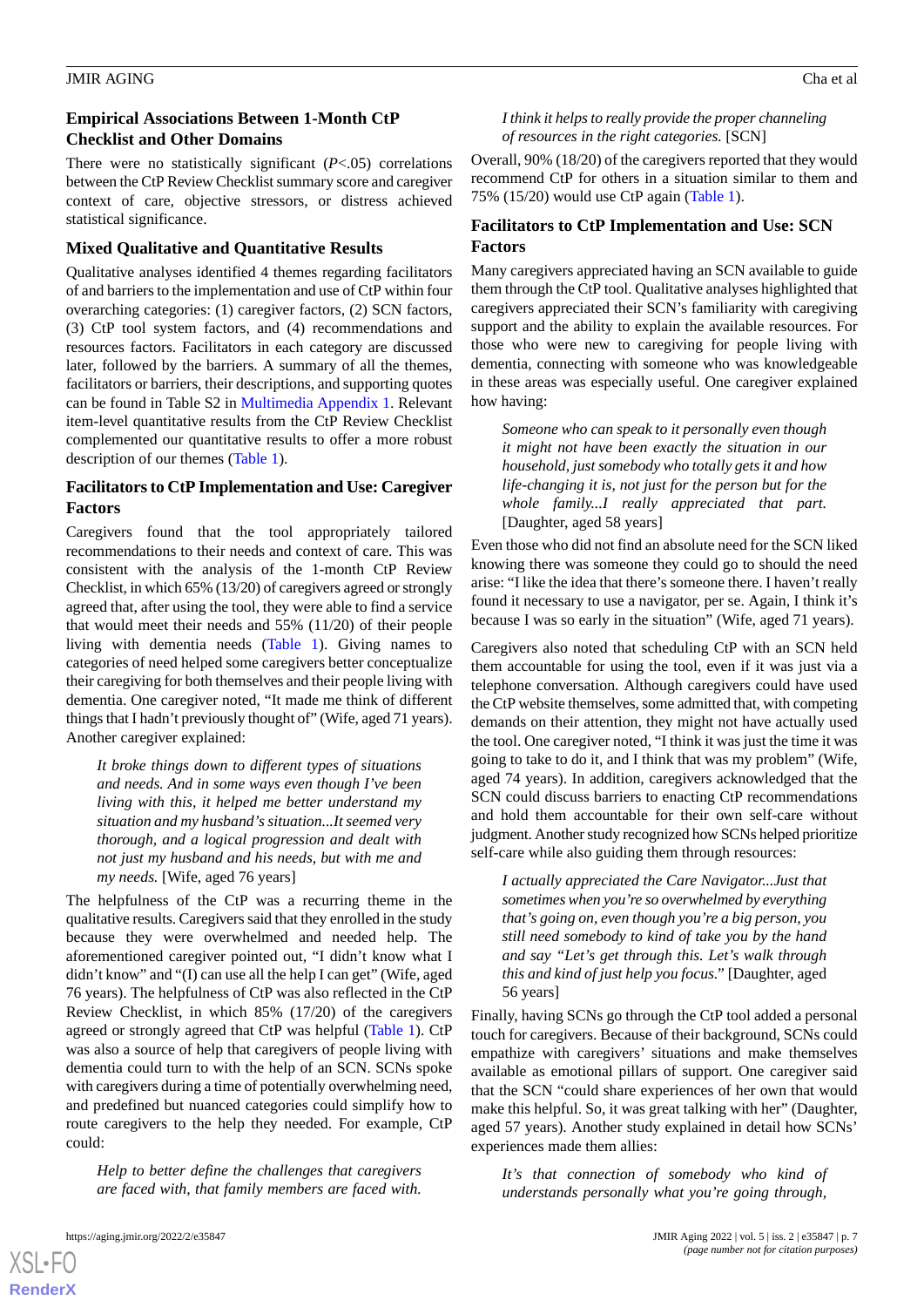*kind of no judgement, someone I felt comfortable enough to share some very candid things with, just the overall frustration and grief and loss you feel. Yeah. So, I thought that was really helpful to have another person who really totally has walked through these steps and several steps ahead. That's always very helpful.* [Daughter, aged 52 years]

The rapport and personal connection were amplified by the fact that SCNs often had personal caregiving experiences of their own. They could recommend the same resources that helped them:

*I think all the content that's in there is quite pertinent, and I think it's information that individuals are really going to need, and I base my answer or comments on the fact that personally I've had to go through this experience of caregiving with my mom, dad and my aunt, and I've actually used the resources, so now as a professional when I'm suggesting the resources and I'm hearing familiar stories of people that are going through struggles with caregiving I can share with them that they're at the right place getting this information.* [SCN]

The CtP Review Checklist also reflected how useful caregivers found their SCNs: 85% (17/20) of the caregivers either agreed or strongly agreed that the information provided by the SCN was clear to them, and 95% (19/20) valued having an SCN available to discuss the recommendations from CtP [\(Table 1\)](#page-3-0).

# **Facilitators to CtP Implementation and Use: CtP System Factors**

Among the caregivers who described themselves as *tech savvy*, most caregivers found the website interface user-friendly and navigated CtP with ease. Some caregivers even alerted the staff to glitches while moving through the recommended resource pages, which were fixed early on in the project. Although some found that having an SCN helped set time aside in their busy schedules to go through the tool, others found that being able to use the tool on their own worked better for their hectic schedules. Participants could complete CtP when it was most convenient for them:

*I applaud you and do thank you for putting it on the computer instead of doing it all orally. I could do it at my time where I was in a good frame of mind and things were calm here at home. I could do it privately, and I thought it was easy to maneuver. I thought it was really very easily-- yeah, so it was well-done.* [Wife, aged 77 years]

The CtP tool was easy for SCNs to learn as well:

*As far as the mechanics go, the mechanics of Care to Plan I think are easy to learn and navigate. I kind of took a lead role to spend a little bit more time to understand it and then kind of shared it with my colleagues, but I think that the tool itself is built to be easy to learn and to be replicated, so I think that that's a good feature of the tool.* [SCN]

# **Facilitators to CtP Implementation and Use: Recommendations and Resources Factors**

According to the CtP Review Checklist, most caregivers agreed or strongly agreed that CtP provided them with sufficient options for both their needs and that of their people living with dementia; 70% (14/20) of caregivers agreed or strongly agreed that CtP offered them a sufficient number of options to support themselves, and 75% (15/20) of caregivers either agreed or strongly agreed that CtP offered them a sufficient number of options to support their people living with dementia [\(Table 1\)](#page-3-0). The qualitative interviews complemented these results by adding that caregivers appreciated having a variety of vetted, localized support and resources all in one place. "There's something for everyone, and not everyone needs everything, but it's a broad range for everyone" (Wife, aged 74 years). Another noted, "I have not asked for something that they did not have an answer for" (Wife, aged 80 years). The CtP resources empowered caregivers to get help:

*For me, getting information really reduced my fear level. It felt like I could guide my family better and then also, to remind me that I needed to take care of myself first before I could take care of my mom and dad. That can't fade out.* [Daughter, aged 52 years]

When working with CtP, caregivers were able to explore and connect to supportive resources in their area. One explained how they went from having no resources to having multiple avenues for assistance available in all facets of their caregiving and their sisters' needs:

*I didn't know nothing about it till I found out about Care to Plan...when I took and called the [local] Area on Agency and everything and they told me if I run into any problems with her and might [be] needing help with a light meal and stuff, and that if she...needed a cell phone, they could get her a cell phone. And the Meals and Wheels was real good, and now I find they could do recreation with her.* [Sister, aged 66 years]

Overall, caregivers' reception to CtP implementation was positive: 30% (6/20) of the caregivers noted that the tool could be improved, and 50% (10/20) wished they would have had the opportunity to use the tool sooner in their caregiving role [\(Table](#page-3-0) [1\)](#page-3-0).

# **Barriers to CtP Implementation and Use: Caregiver Factors**

Caregivers generally appreciated the wealth of resources and options suggested by CtP tailoring; however, time constraints made it difficult to take the next steps. Caregivers expressed difficulties in dedicating time to using their resources, feeling overburdened with busy schedules and with their caregiving responsibilities. For instance, one caregiver said:

*It's a matter of sitting down and-- because I'm constantly having to be actively around Dad, and alert of what's going on. So a lot of times, I sit down and start getting started on something, and then I end up getting sidetracked because I have to get up and intercept him. <laughs> And so...and so a lot of times,*

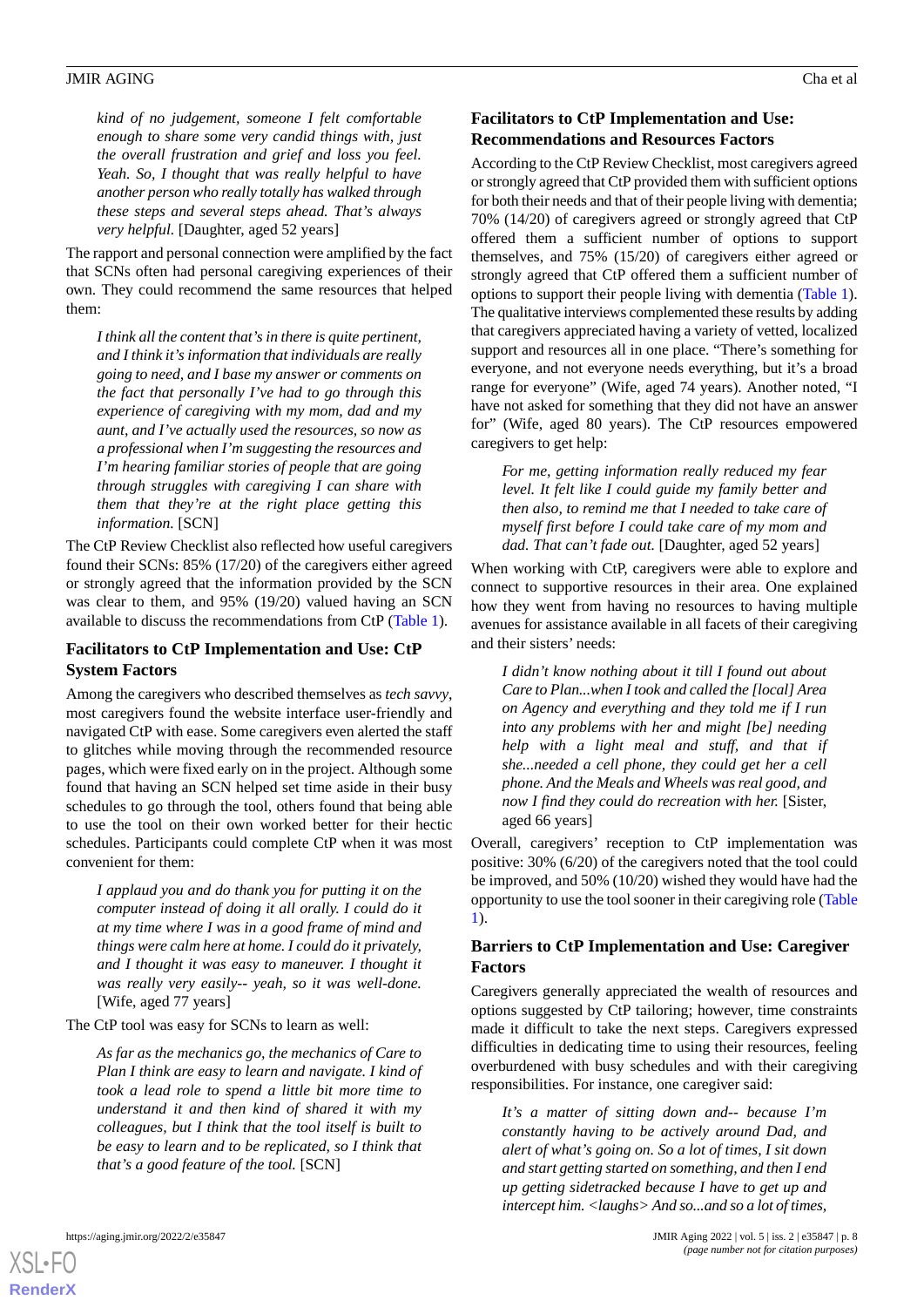*I get sidetracked. But yes, I definitely plan on using some of the tools I have learned, most definitely.* [Daughter, aged 58 years]

With limited time available for themselves, exhausted caregivers do not have the energy for looking through the recommended resources as they would otherwise want to: A wife of one of the people living with dementia explained:

*It's like I'm too tired of thinking to get on the computer and try to research stuff like that. It's like when I'm not having to do something, I don't want to do anything else.* [Wife, aged 74 years]

Caregivers stated that their lack of time to review or access support systems or other resources was exacerbated by the pandemic.

Several caregivers in the early stages of dementia caregiving reported that the resources and recommendations were not currently relevant. However, caregivers recognized their probable utility in the future. One caregiver referred to the resources noting that, "Well, I think that's going to come in later, the use of these actual features-- the support groups and the respite care" (Wife, aged 74 years).

An unintended consequence of working through the CtP tool with early stage caregivers of people living with dementia was that it provided them with the idea of caregiving needs that may become necessary for their care recipient in the future. On the basis of the suggested resources, one caregiver noted how "...[CtP] just opened my eyes to things that I'll be facing as time goes on, and how to better understand and cope with it" (Daughter, aged 58 years). Another explained how CtP heightened but also provided solace for their anxiety about their future as a caregiver:

*I found it very, very helpful, just the reading itself, the information that was given to me. That's very helpful. It really is. But as I also said, I guess it kind of frightens me a little bit knowing what might be or probably will be happening in the future...But it's nice to know that there are people there. Care to Plan is there.* [Wife, aged 71 years]

Quantitative analysis also identified financial and time constraints as barriers to using services recommended by CtP: 40% (8/20) reported financial constraints, and 45% (9/20) reported time constraints ([Table 1](#page-3-0)). Of the total respondents, 85% (17/20) also reported transportation issues, making it unlikely that they would be able to use the recommendations provided [\(Table 1\)](#page-3-0). However, 65% (13/20) of the caregivers reported planning to use a service recommended by the CtP ([Table 1](#page-3-0)).

#### **Barriers to CtP Implementation and Use: SCN Factors**

Rapport was also affected by SCN interactions and approach, where some SCNs were naturally engaging and talkative, whereas others were perceived to have approached the use of CtP more rigidly, describing:

*I think most of us in this position find it difficult to give a yes/no, black/white [answer]...and I found myself wanting to explain my answers...and the person*

*that did it was very much on--and I understand. I've been very much on task and, in a nice way, [the SCN] basically said, "Just answer"...and I had to restrain myself at times to try to explain my answer and not--he wasn't having any of that, basically, and I understand. I mean, I've done research myself, so I understand how that is. It was a little frustrating.* [Wife, aged 78 years]

According to the CtP Review Checklist, only 45% (9/20) of the respondents reported that their SCN helped them contact a service recommended by CtP ([Table 1](#page-3-0)). Some of these caregivers felt confident enough to walk through the tool themselves but appreciated the guidance of an SCN, just in case they needed them:

*Maybe I missed it but I'm a visual person and it would have been really nice to...in hindsight...[hear] "here's the link why don't you log on, take a look and then we will set up a call and I'll go over it with you so that you know what is available here and answer any questions that come up."* [Daughter, aged 48 years]

### **Barriers to CtP Implementation and Use: CtP System Factors**

Caregivers attributed their own technical literacy levels to successfully using the web-based tool on their own but could see how it may be difficult for those not as technically literate. One caregiver said, "I'm very computer-savvy, so I think somebody who isn't might...have found that difficult" (Wife, aged 78 years). However, for some, internet access was a barrier to completing the tool on their own. As one caregiver noted, "I don't have Internet service where I live" (Wife, aged 71 years).

# **Barriers to CtP Implementation and Use: Recommendations and Resources Factors**

Although most caregivers found their CtP recommendations helpful, some were disappointed with their results. According to the CtP Review Checklist, most caregivers were able to find services that met their needs, as well as their relatives, through CtP; 65% (13/20) of the caregivers reported finding a service that met their needs [\(Table 1\)](#page-3-0). However, 55% (11/20) of the caregivers found a service that met the needs of the people living with dementia ([Table 1\)](#page-3-0). Both SCNs and caregivers were frustrated by the lack of a variety of options and tailoring capacity of the CtP tool. Some simply wanted more options to present. For example, 1 caregiver said, "I only got two recommendations and I knew about both of those. I was hoping to get more, more choices of, like, respite care and things that were available" (Wife, aged 75 years). This was reflected in the CtP Review Checklist, in which only 45% (9/20) of the caregivers reported that the resources recommended by CtP were new to them [\(Table 1\)](#page-3-0). Moreover, 25% (5/20) of the caregivers did not agree that CtP offered them a sufficient number of options to support their people living with dementia ([Table 1](#page-3-0)).

In addition, SCNs and caregivers alike would have preferred further initial questions that helped narrow down the recommendations specific to the current context of care, such as assessing the eligibility of caregivers or people living with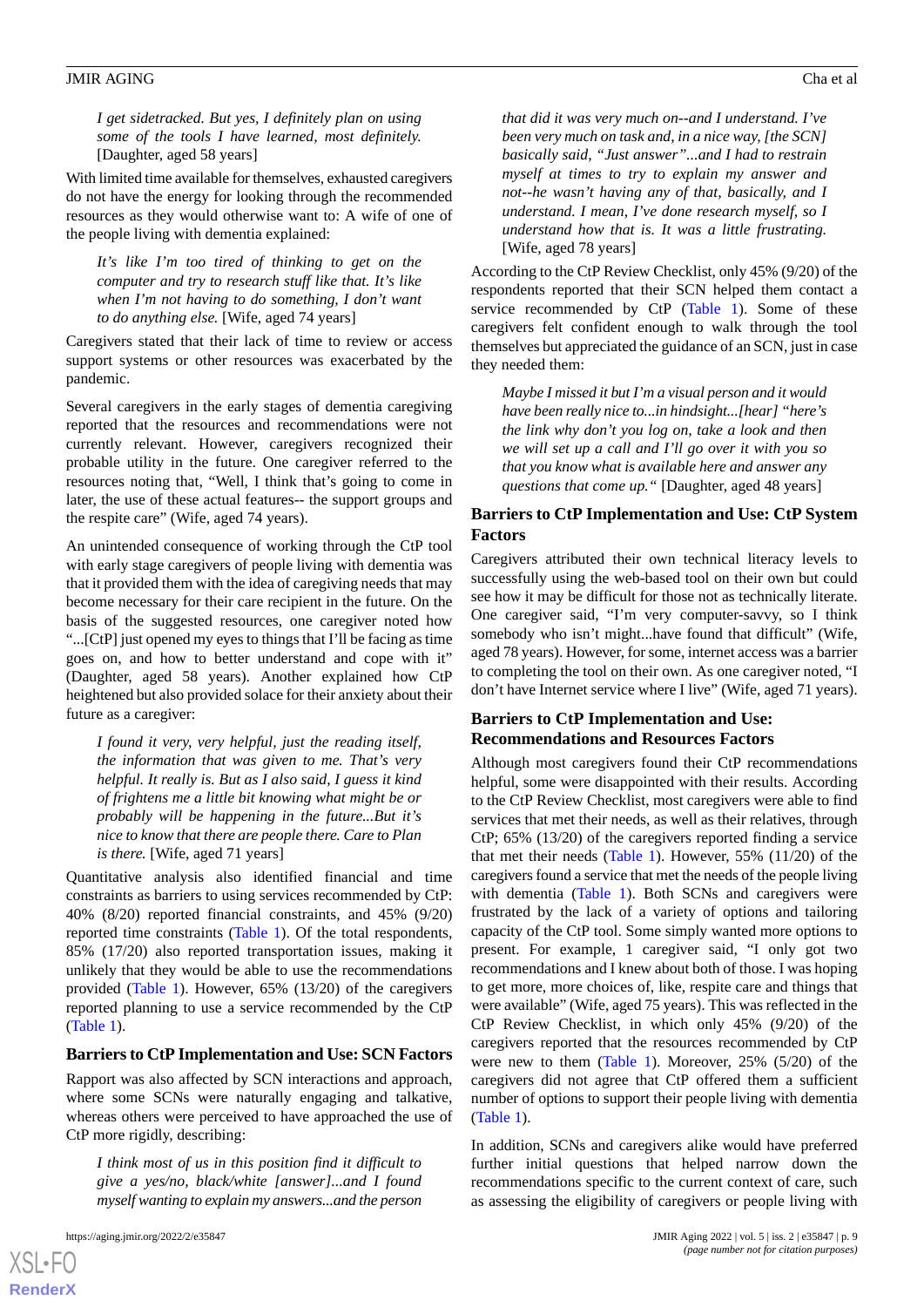dementia for some of the resources beforehand. For example, 1 SCN explained: "I as a navigator don't ask them on their veteran status and it seems like the VA keeps popping up as a resource and it's not always appropriate' (SCN).

Similarly, a caregiver lamented that resources were not available for their particular context saying, "I guess because [name of the person living with dementia] didn't have issues that they had solutions for, I wasn't given any solutions for taking care of [name of the person living with dementia]" (Wife, aged 76 years).

Resources were also recommended by caregiver zip codes, which led to some issues in terms of geography and distance to resources. This caregiver explained how the location of the resources recommended was troublesome:

*It was more the Southside [city] instead of on this side of the water...[city] is on what's called the Southside, and it's across the bay. You have to go across the Chesapeake Bay...and it just didn't appeal to me.* [Wife, aged 77 years]

Finally, using CtP during the COVID-19 pandemic shutdowns meant that some resources were unavailable or unusable for caregivers to act on. One caregiver explained "that with the restrictions for group meetings, we couldn't have any support groups" (Wife, aged 74 years). The pandemic restrictions "kind of put a damper on implementing some of the pieces I wanted to" (Daughter, aged 52 years). Others talked about being more comfortable using the resources once the COVID-19 pandemic is over:

*I've used some of them, but I'm planning on using more as soon as some of this COVID flack thing. She's kind of scared to go out right now.* [Sister, aged 66 years]

# *Discussion*

# **Principal Findings**

The objective of this study was to formally explore the feasibility, acceptability, and utility of CtP, an individualized tool for caregivers of people living with dementia that connects them to a diverse array of services that can alleviate caregiver burden and improve other dementia caregiver outcomes. Given that family caregivers receive little support and assistance themselves during their time caregiving [[17\]](#page-11-12), CtP is one of the few resources developed for caregivers of people living with dementia that have been implemented in practice [[15\]](#page-11-10). Being one of the few resources for caregivers of people living with dementia, we found that CtP was well-accepted and used by our participants. Caregivers of people living with dementia overwhelmingly agreed that CtP was helpful. The tailored approach used by CtP and the social support provided by SCNs reduced barriers for caregivers of people living with dementia, which is a hallmark characteristic of effective caregiver interventions [[9\]](#page-11-4). Similarly, CtP was further tailored to the needs of caregivers of people living with dementia through linkage with an SCN who provided guidance when using the tool.

 $XS$  $\cdot$ FC **[RenderX](http://www.renderx.com/)**

Our findings indicated that caregivers of people living with dementia generally appreciated the *single point of entry* for vetted resources and recommendations tailored to them. Quantitative data suggested that the vast majority of caregivers found the tool easy to use. Qualitative data reinforced the helpfulness and convenience of the CtP tool by highlighting its ease of use and its connection to vetted, local resources. Caregivers recognized the value of CtP and wished that they had used it earlier in their caregiving roles.

Alongside the tool, caregivers appreciated having SCNs to discuss barriers to enacting CtP recommendations. Caregivers were able to use their SCNs to navigate community resources, including points of contact, eligibility requirements, and the most effective ways to access services. SCNs also helped caregivers remain accountable for their self-care and well-being. For instance, as SCNs built rapport with caregivers, they were able to make personal connections with caregivers and became their emotional pillars of support, especially during times of overwhelming need. The CtP tool served as a new means by which SCNs can engage family caregivers and help them consider their options both in their current caregiving role and in what that role may require in the future. Thus, CtP serves as another important tool in the *toolbox* of approaches and supports at the disposal of a health care system for families caring for relatives with ADRD.

Although quantitative data suggested that the overwhelming majority of caregivers of people living with dementia found SCNs to be helpful and valued having an SCN available to discuss the recommendations from CtP, qualitative research revealed more nuances in their interactions. Building rapport between SCNs and caregivers of people living with dementia was valuable, as SCNs walked through the CtP tool. The more options CtP presented to caregivers, the more likely they were to feel overwhelmed and in need of SCN support. Less than half of the caregivers reported using their SCN to contact the service recommended by CtP. Having an SCN on standby, available to answer questions, and guide them through the CtP tool (especially during crises or transitions, such as the COVID-19 pandemic) was valuable for caregivers. These results reflect similar studies in which the support of professionals and the simultaneous use of caregiving technologies alleviated challenges during care provision [[29,](#page-12-0)[30](#page-12-1)].

Although quantitative results revealed that most caregivers who used CtP received a sufficient number of options to support themselves or their people living with dementia, caregivers also felt frustrated by the lack of tailored options, as highlighted in the qualitative findings. For example, although caregivers may have received a diverse array of options from the CtP tool, in some cases, they already knew about those options or were unable to accept CtP recommendations because of extraneous constraints such as available time and distance. Some obstacles could be alleviated through more support provided by SCNs and care organizations as well as additional recommended resources on CtP itself. Additional barriers to CtP implementation suggested that the successful use of the CtP tool was dependent on the existing resources of caregivers and highlighted the systematic inequity of today's digital divide for high-speed internet access [\[31](#page-12-2)].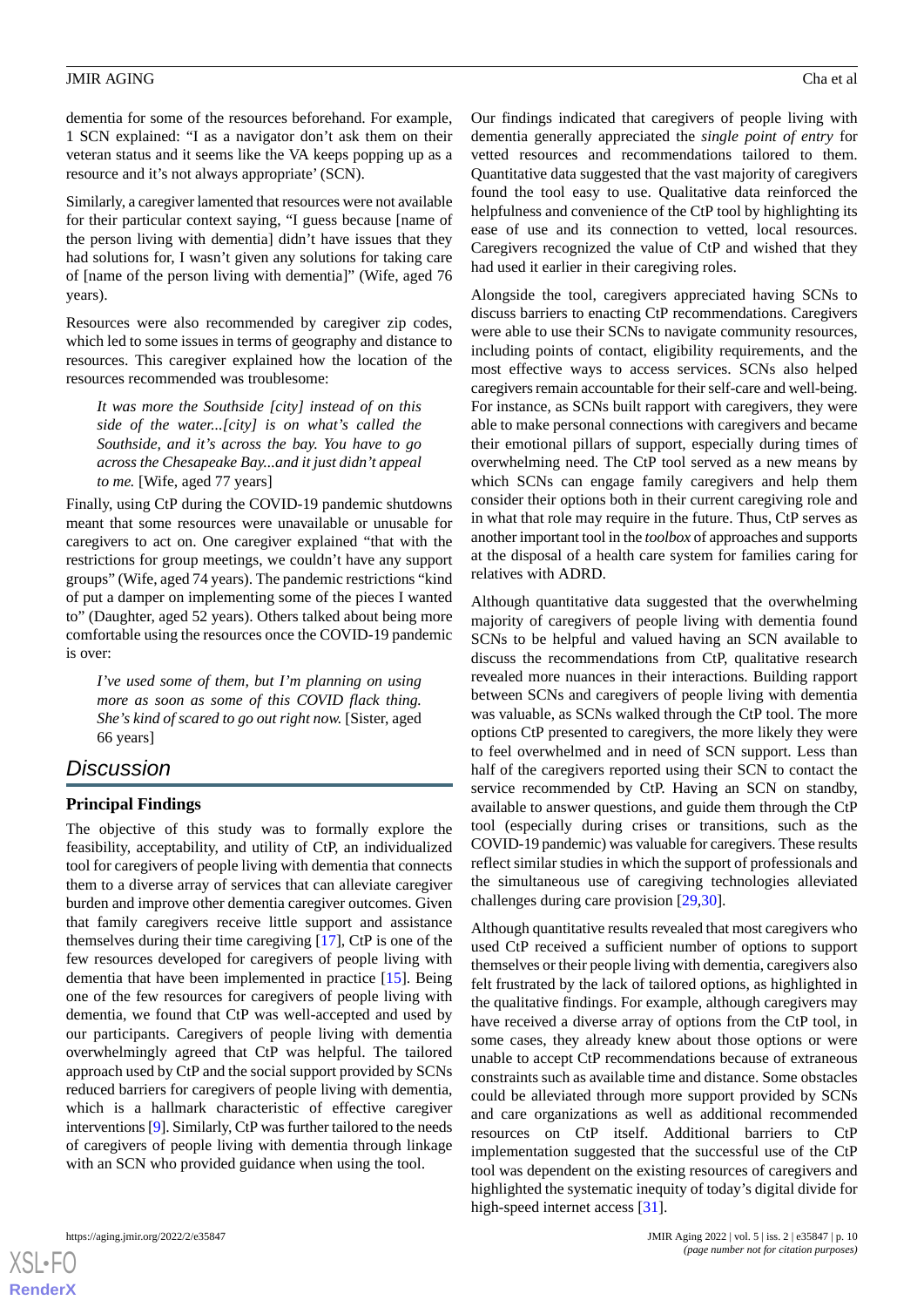Our study had several limitations. First, the sample was homogenous in terms of race, gender, household income, and marital status; caregivers of people living with dementia were predominantly affluent, White women. With a more educated cohort, our study may have attracted more *tech-savvy* caregivers who are not only more comfortable and receptive to newer technologies but also have more resources to apply such technologies to their lives. Therefore, our results may not be generalizable to a more diverse, less-educated population. As a pilot study, our small sample size inhibited our ability to conduct a more rigorous quantitative analysis of our results. Future research could examine the associations between primary objective stressors, resources, and distress among caregivers of people living with dementia and CtP implementation. Social desirability bias (ie, where a participant may underreport undesirable answers to interview questions) may have also influenced our results. However, our study encouraged participants to report barriers to using the CtP tool. For these reasons, we believe that social desirability bias was curbed. As building rapport between SCNs and caregivers was integral to this pilot study, future research could also explore the personalities of SCNs or their caregivers and how the implementation of CtP (or other innovative technologies) is affected by them.

Within the broader literature of caregiving for people living with dementia, CtP addresses important gaps within the literature. The use of technologies such as CtP offers an innovative, practical, and personalized approach to support caregivers of people living with dementia in health care systems. The application of technology has considerable potential to improve the well-being of caregivers [[6,](#page-11-1)[29\]](#page-12-0). However, SCNs were clearly an integral component of CtP; caregivers

appreciated having an expert SCN on standby who understood their own situation. Having a personal connection with caregivers to provide active support over time is another key characteristic of effective interventions to support caregivers of people living with dementia [\[9](#page-11-4)]. This study ultimately highlights the importance of complementing both technology and interpersonal connection to support dementia caregivers. Given these conclusions and the 1 month duration, this study encompassed, longer term results that may yield more insight as to how CtP was integrated into routine care and how SCNs provided additional support for caregivers of people living with dementia during their caregiving journey.

The CtP web-based assessment tool with SCNs serving as guides was valuable for caregivers seeking resources to support themselves and their care recipients living with dementia. By sharing the challenges and perspectives of caregivers in their own words, we obtained a richer understanding of their lived experiences. This study highlighted the need for interventions, such as CtP, and the need for financial, time, and transportation constraints to be addressed to improve the utility of caregiver support programs. Although technology-based resources, such as CtP, may overcome certain barriers to care, including knowledge or social support, policy-level changes are necessary to achieve greater equity in caregiving interventions. The lack of high-speed internet, inaccessible transportation, and a strong health care system are all policy-level characteristics unique to a geographic area, and technological resources alone cannot overcome. Further implementation research that is necessary to identify how to best translate and link tailored support assessment tools such as CtP to community programming so that caregivers of people living with dementia are better supported.

# **Acknowledgments**

This project was supported by grant K99 AG073463 (principal investigator: ZGB) and grant R21 AG060419 (principal investigator: JEG) from the National Institute on Aging. Its contents are solely the responsibility of the authors and do not necessarily represent the official views of the National Institute on Aging.

# <span id="page-10-4"></span>**Conflicts of Interest**

None declared.

# <span id="page-10-0"></span>**Multimedia Appendix 1**

<span id="page-10-1"></span>Supplementary information about Care to Plan. [[DOCX File , 144 KB-Multimedia Appendix 1\]](https://jmir.org/api/download?alt_name=aging_v5i2e35847_app1.docx&filename=3345ba9e8af70552a0ffb1e37443c9e6.docx)

# <span id="page-10-3"></span>**References**

- <span id="page-10-2"></span>1. 2021 Alzheimer's disease facts and figures. Alzheimers Dement 2021 Mar;17(3):327-406. [doi: [10.1002/alz.12328](http://dx.doi.org/10.1002/alz.12328)] [Medline: [33756057](http://www.ncbi.nlm.nih.gov/entrez/query.fcgi?cmd=Retrieve&db=PubMed&list_uids=33756057&dopt=Abstract)]
- 2. Cheng ST, Mak EP, Fung HH, Kwok T, Lee DT, Lam LC. Benefit-finding and effect on caregiver depression: a double-blind randomized controlled trial. J Consult Clin Psychol 2017 May;85(5):521-529. [doi: [10.1037/ccp0000176](http://dx.doi.org/10.1037/ccp0000176)] [Medline: [28287803](http://www.ncbi.nlm.nih.gov/entrez/query.fcgi?cmd=Retrieve&db=PubMed&list_uids=28287803&dopt=Abstract)]
- 3. Etters L, Goodall D, Harrison BE. Caregiver burden among dementia patient caregivers: a review of the literature. J Am Acad Nurse Pract 2008 Aug; 20(8): 423-428. [doi: [10.1111/j.1745-7599.2008.00342.x\]](http://dx.doi.org/10.1111/j.1745-7599.2008.00342.x) [Medline: [18786017](http://www.ncbi.nlm.nih.gov/entrez/query.fcgi?cmd=Retrieve&db=PubMed&list_uids=18786017&dopt=Abstract)]
- 4. Brown ER, Lu Y, Beaven J, Hendrie HC, Hanson K, Carvell CA, et al. Engagement and quality of life in under-represented older adults: a community-based participatory research project. Narrat Inq Bioeth 2017;7(1):E7-E9 [[FREE Full text](https://muse.jhu.edu/article/664731)] [doi: [10.1353/nib.2017.0025](http://dx.doi.org/10.1353/nib.2017.0025)] [Medline: [28713123\]](http://www.ncbi.nlm.nih.gov/entrez/query.fcgi?cmd=Retrieve&db=PubMed&list_uids=28713123&dopt=Abstract)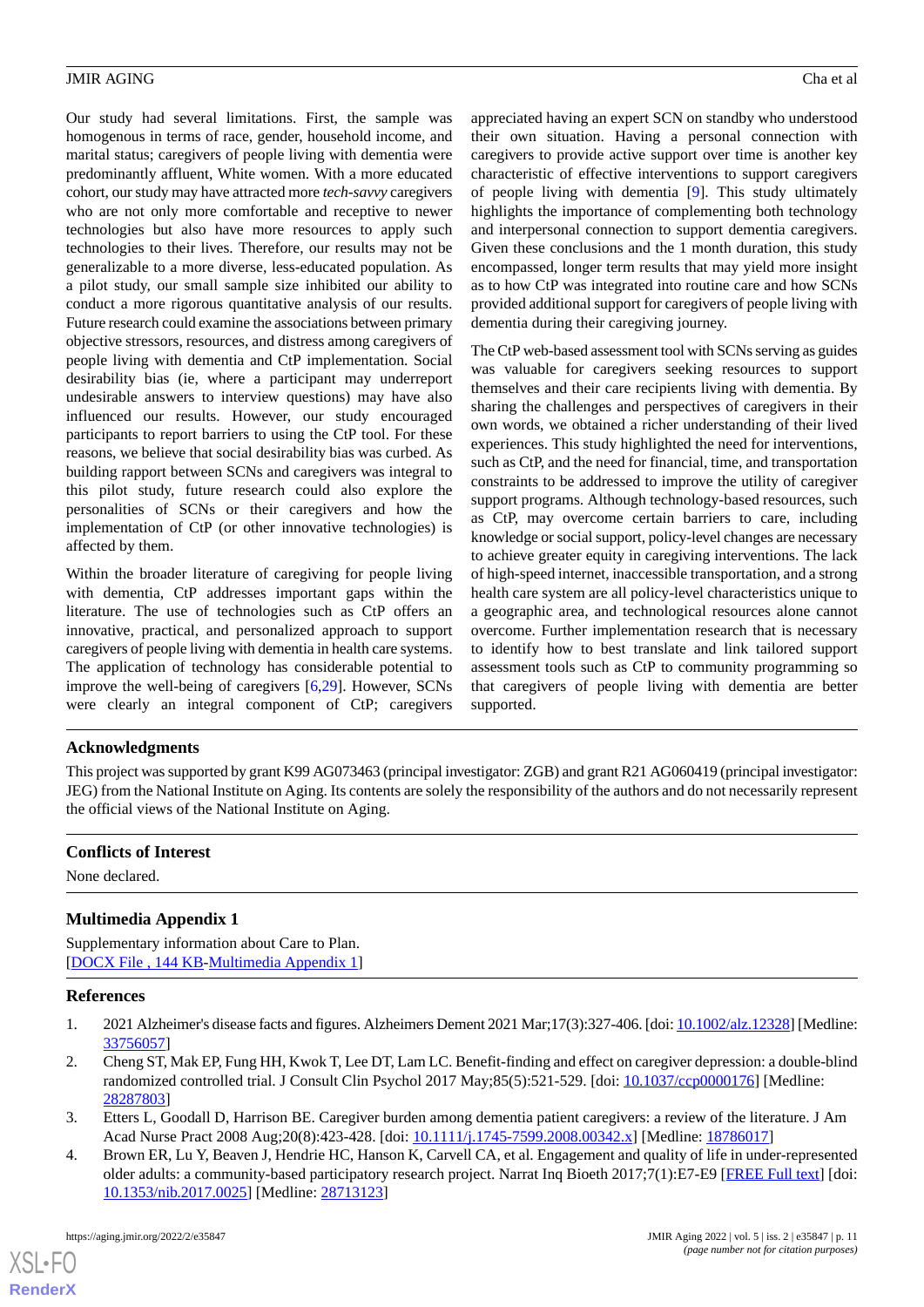- <span id="page-11-0"></span>5. McCarron HR, Finlay JM, Sims T, Nikzad-Terhune K, Gaugler JE. Stakeholder engagement to enhance interventions for family caregivers of people with dementia: a case study of care to plan. J Gerontol Soc Work 2019 Jan;62(1):29-47 [\[FREE](http://europepmc.org/abstract/MED/30085902) [Full text\]](http://europepmc.org/abstract/MED/30085902) [doi: [10.1080/01634372.2018.1505797](http://dx.doi.org/10.1080/01634372.2018.1505797)] [Medline: [30085902](http://www.ncbi.nlm.nih.gov/entrez/query.fcgi?cmd=Retrieve&db=PubMed&list_uids=30085902&dopt=Abstract)]
- <span id="page-11-1"></span>6. Gitlin LN, Marx K, Stanley IH, Hodgson N. Translating evidence-based dementia caregiving interventions into practice: state-of-the-science and next steps. Gerontologist 2015 Apr;55(2):210-226 [\[FREE Full text](http://europepmc.org/abstract/MED/26035597)] [doi: [10.1093/geront/gnu123](http://dx.doi.org/10.1093/geront/gnu123)] [Medline: [26035597](http://www.ncbi.nlm.nih.gov/entrez/query.fcgi?cmd=Retrieve&db=PubMed&list_uids=26035597&dopt=Abstract)]
- <span id="page-11-3"></span><span id="page-11-2"></span>7. Hodgson N, Gitlin LN. Implementing and sustaining family care programs in real-world settings: barriers and facilitators. In: Gaugler JE, editor. Bridging the Family Care Gap. Cambridge, MA, USA: Academic Press; 2021:179-219.
- <span id="page-11-4"></span>8. Czaja SJ, Loewenstein D, Schulz R, Nair SN, Perdomo D. A videophone psychosocial intervention for dementia caregivers. Am J Geriatr Psychiatry 2013 Nov;21(11):1071-1081. [doi: [10.1016/j.jagp.2013.02.019\]](http://dx.doi.org/10.1016/j.jagp.2013.02.019) [Medline: [23831174\]](http://www.ncbi.nlm.nih.gov/entrez/query.fcgi?cmd=Retrieve&db=PubMed&list_uids=23831174&dopt=Abstract)
- <span id="page-11-5"></span>9. Gitlin LN, Hodgson N. Chapter 17 - Caregivers as therapeutic agents in dementia care: the context of caregiving and the evidence base for interventions. In: Gaugler JE, Kane RL, editors. Family Caregiving in the New Normal. Cambridge, MA, USA: Academic Press; 2015:305-353.
- <span id="page-11-6"></span>10. Knight BG, Lutzky SM, Macofsky-Urban F. A meta-analytic review of interventions for caregiver distress: recommendations for future research. Gerontologist 1993 Apr;33(2):240-248. [doi: [10.1093/geront/33.2.240](http://dx.doi.org/10.1093/geront/33.2.240)] [Medline: [8468017](http://www.ncbi.nlm.nih.gov/entrez/query.fcgi?cmd=Retrieve&db=PubMed&list_uids=8468017&dopt=Abstract)]
- <span id="page-11-7"></span>11. Gitlin LN, Baier RR, Jutkowitz E, Baker ZG, Gustavson AM, Sefcik JS, et al. Dissemination and implementation of evidence-based dementia care using embedded pragmatic trials. J Am Geriatr Soc 2020 Jul;68 Suppl 2:S28-S36 [[FREE](http://europepmc.org/abstract/MED/32589277) [Full text\]](http://europepmc.org/abstract/MED/32589277) [doi: [10.1111/jgs.16622\]](http://dx.doi.org/10.1111/jgs.16622) [Medline: [32589277](http://www.ncbi.nlm.nih.gov/entrez/query.fcgi?cmd=Retrieve&db=PubMed&list_uids=32589277&dopt=Abstract)]
- <span id="page-11-8"></span>12. Czaja SJ, Gitlin LN, Schulz R, Zhang S, Burgio LD, Stevens AB, et al. Development of the risk appraisal measure: a brief screen to identify risk areas and guide interventions for dementia caregivers. J Am Geriatr Soc 2009 Jun;57(6):1064-1072 [[FREE Full text](http://europepmc.org/abstract/MED/19453305)] [doi: [10.1111/j.1532-5415.2009.02260.x\]](http://dx.doi.org/10.1111/j.1532-5415.2009.02260.x) [Medline: [19453305\]](http://www.ncbi.nlm.nih.gov/entrez/query.fcgi?cmd=Retrieve&db=PubMed&list_uids=19453305&dopt=Abstract)
- <span id="page-11-10"></span><span id="page-11-9"></span>13. Creswell JW, Plano Clark VL. Designing and Conducting Mixed Methods Research. 2nd edition. Los Angeles, CA, USA: Sage Publications; 2011.
- <span id="page-11-11"></span>14. Gaugler JE. Care to Plan. The University of Minnesota. URL:<https://caretoplan.ahc.umn.edu/> [accessed 2021-12-09]
- 15. Gaugler JE, Reese M, Tanler R. Care to plan: an online tool that offers tailored support to dementia caregivers. Gerontologist 2016 Dec;56(6):1161-1174 [[FREE Full text\]](http://europepmc.org/abstract/MED/26603183) [doi: [10.1093/geront/gnv150](http://dx.doi.org/10.1093/geront/gnv150)] [Medline: [26603183](http://www.ncbi.nlm.nih.gov/entrez/query.fcgi?cmd=Retrieve&db=PubMed&list_uids=26603183&dopt=Abstract)]
- <span id="page-11-13"></span><span id="page-11-12"></span>16. Gaugler JE, Westra BL, Kane RL. Professional discipline and support recommendations for family caregivers of persons with dementia. Int Psychogeriatr 2016 Jun;28(6):1029-1040 [\[FREE Full text\]](http://europepmc.org/abstract/MED/26739379) [doi: [10.1017/S1041610215002318\]](http://dx.doi.org/10.1017/S1041610215002318) [Medline: [26739379](http://www.ncbi.nlm.nih.gov/entrez/query.fcgi?cmd=Retrieve&db=PubMed&list_uids=26739379&dopt=Abstract)]
- <span id="page-11-14"></span>17. Center for Epidemiological Studies Depression (CESD). American Psychological Association. URL: [https://www.apa.org/](https://www.apa.org/pi/about/publications/caregivers/practice-settings/assessment/tools/depression-scale) [pi/about/publications/caregivers/practice-settings/assessment/tools/depression-scale](https://www.apa.org/pi/about/publications/caregivers/practice-settings/assessment/tools/depression-scale) [accessed 2021-08-30]
- <span id="page-11-15"></span>18. Katz S, Ford AB, Moskowitz RW, Jackson BA, Jaffe MW. Studies of illness in the aged. The index of ADL: a standardized measure of biological and psychosocial function. JAMA 1963 Sep 21;185:914-919. [doi: [10.1001/jama.1963.03060120024016](http://dx.doi.org/10.1001/jama.1963.03060120024016)] [Medline: [14044222](http://www.ncbi.nlm.nih.gov/entrez/query.fcgi?cmd=Retrieve&db=PubMed&list_uids=14044222&dopt=Abstract)]
- <span id="page-11-16"></span>19. Lawton MP, Brody EM. Assessment of older people: self-maintaining and instrumental activities of daily living. Gerontologist 1969;9(3):179-186. [Medline: [5349366](http://www.ncbi.nlm.nih.gov/entrez/query.fcgi?cmd=Retrieve&db=PubMed&list_uids=5349366&dopt=Abstract)]
- <span id="page-11-17"></span>20. Pearlin LI, Mullan JT, Semple SJ, Skaff MM. Caregiving and the stress process: an overview of concepts and their measures. Gerontologist 1990 Oct;30(5):583-594. [doi: [10.1093/geront/30.5.583](http://dx.doi.org/10.1093/geront/30.5.583)] [Medline: [2276631](http://www.ncbi.nlm.nih.gov/entrez/query.fcgi?cmd=Retrieve&db=PubMed&list_uids=2276631&dopt=Abstract)]
- <span id="page-11-18"></span>21. Teri L, Truax P, Logsdon R, Uomoto J, Zarit S, Vitaliano PP. Assessment of behavioral problems in dementia: the revised memory and behavior problems checklist. Psychol Aging 1992 Dec;7(4):622-631. [doi: [10.1037//0882-7974.7.4.622\]](http://dx.doi.org/10.1037//0882-7974.7.4.622) [Medline: [1466831\]](http://www.ncbi.nlm.nih.gov/entrez/query.fcgi?cmd=Retrieve&db=PubMed&list_uids=1466831&dopt=Abstract)
- <span id="page-11-19"></span>22. Fortinsky RH. Health care triads and dementia care: integrative framework and future directions. Aging Ment Health 2001 May;5(sup1):35-48. [doi: [10.1080/713649999\]](http://dx.doi.org/10.1080/713649999) [Medline: [27819512\]](http://www.ncbi.nlm.nih.gov/entrez/query.fcgi?cmd=Retrieve&db=PubMed&list_uids=27819512&dopt=Abstract)
- <span id="page-11-20"></span>23. Ohno S, Takahashi K, Inoue A, Takada K, Ishihara Y, Tanigawa M, et al. Smallest detectable change and test-retest reliability of a self-reported outcome measure: results of the Center for Epidemiologic Studies Depression Scale, General Self-Efficacy Scale, and 12-item General Health Questionnaire. J Eval Clin Pract 2017 Dec; 23(6):1348-1354. [doi: [10.1111/jep.12795](http://dx.doi.org/10.1111/jep.12795)] [Medline: [28758322](http://www.ncbi.nlm.nih.gov/entrez/query.fcgi?cmd=Retrieve&db=PubMed&list_uids=28758322&dopt=Abstract)]
- <span id="page-11-22"></span><span id="page-11-21"></span>24. SPSS for Windows. Version 24. IBM Corp. 2016. URL: <https://www.ibm.com/in-en/products/spss-statistics> [accessed 2022-04-16]
- <span id="page-11-23"></span>25. Braun V, Clarke V. Using thematic analysis in psychology. Qual Res Psychol 2006 Jan;3(2):77-101. [doi: [10.1191/1478088706qp063oa](http://dx.doi.org/10.1191/1478088706qp063oa)]
- 26. Dey I. Grounding Grounded Theory: Guidelines for Qualitative Inquiry. Bingley, UK: Emerald Group Publishing; 1999.
- 27. Saunders B, Sim J, Kingstone T, Baker S, Waterfield J, Bartlam B, et al. Saturation in qualitative research: exploring its conceptualization and operationalization. Qual Quant 2018;52(4):1893-1907 [[FREE Full text](http://europepmc.org/abstract/MED/29937585)] [doi: [10.1007/s11135-017-0574-8\]](http://dx.doi.org/10.1007/s11135-017-0574-8) [Medline: [29937585](http://www.ncbi.nlm.nih.gov/entrez/query.fcgi?cmd=Retrieve&db=PubMed&list_uids=29937585&dopt=Abstract)]
- 28. NVivo. Version 12. QSR International. 2018. URL: [https://www.qsrinternational.com/](https://www.qsrinternational.com/nvivo-qualitative-data-analysis-software/home) [nvivo-qualitative-data-analysis-software/home](https://www.qsrinternational.com/nvivo-qualitative-data-analysis-software/home) [accessed 2022-04-16]